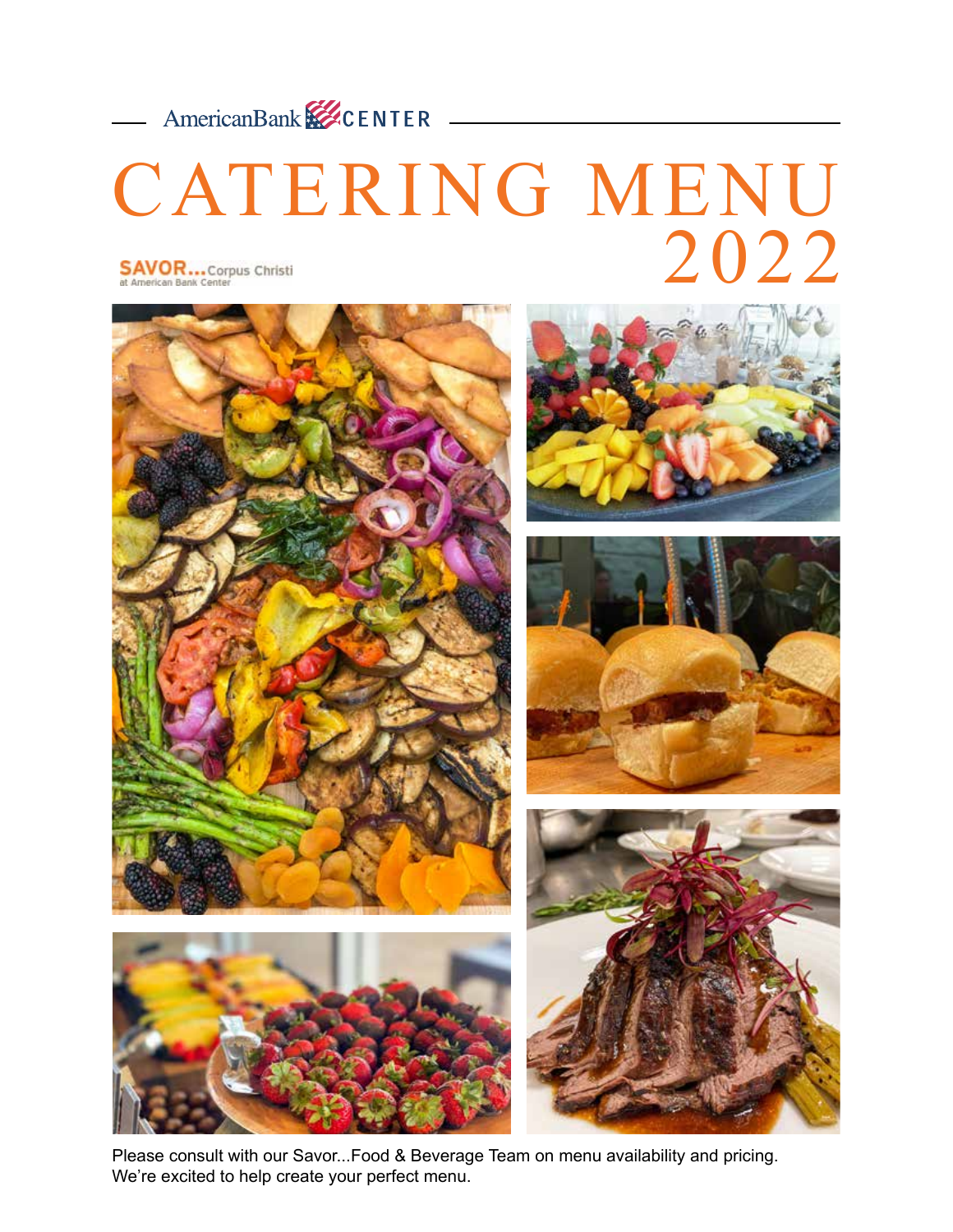### A LA CARTE THIRST QUENCHING BEVERAGES

Brewed Coffee, Decaffeinated Coffee or Hot Teas // Sold Per Gallon **//** Request Pricing

Individual Bottle Fruit Juices (Orange, Cranberry, and Apple Juice) **//** Request Pricing

Orange, Cranberry and Grapefruit Juice // Sold Per Gallon **//** Request Pricing

Lemonade or Fruit Punch // Sold Per Gallon **//** Request Pricing

Iced Tea // Sold Per Gallon **//** Request Pricing

Assorted 20 oz Bottled Soda (Coke Products) **//** Request Pricing

20 oz Bottled Water **//** Request Pricing

5 gallon Water Cooler Service (Each Water Cooler Refill Is An Additional Charge) **//** Request Pricing

### FROM THE BAKE SHOP Sold By The Dozen

Assorted Muffins **//** Request Pricing

Assorted Fruit, Cheese Danish **//** Request Pricing

Croissants **//** Request Pricing

Buttermilk Biscuits **//** Request Pricing

Assorted Bagels, Cream Cheese, Butter **//** Request Pricing

Fresh Baked Gourmet Cookies: Chef's Choice **//** Request Pricing

Chocolate Brownies **//** Request Pricing

•Prices subject to change per Market Value \* A 21% Administration Fee and applicable Sales Tax will be applied to all orders

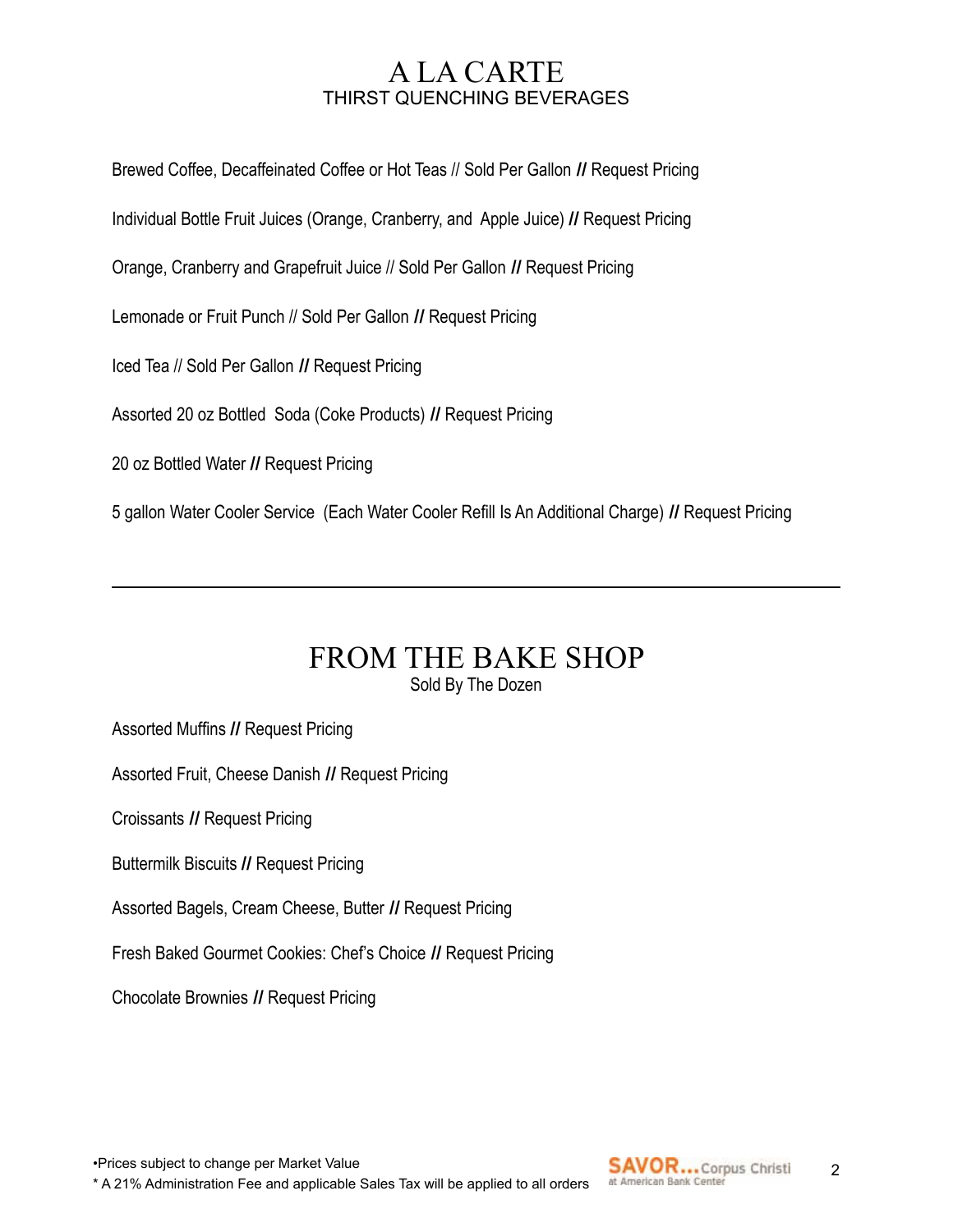## FROM THE PANTRY

Seasonal Fresh Fruit, Berries **//** Request Pricing Seasonal Whole Fresh Fruit **//** Request Pricing

Assorted Low Fat and Non-Fat Yogurts **//** Request Pricing

Chewy Granola Bars **//** Request Pricing

Nutri-Grain Bars (soft) **//** Request Pricing

Assorted Cereal **//** Request Pricing

Cartons of Milk, half pint **//** Request Pricing

Tortilla Chips and Salsa **//** Request Pricing

Kettle Chips and Dip **//** Request Pricing (Select One Dip)

Carmelized Onion and Scallion Dip, Fresh Herb Buttermilk Dip, Roasted Red Pepper Dip, Each additional Dip (Sold Per Pound)

Pretzel Twists // Sold by the Bag **//** Request Pricing

Snack Mix: Traditional, Southwest, or Cajun // Sold by the Bag **//** Request Pricing

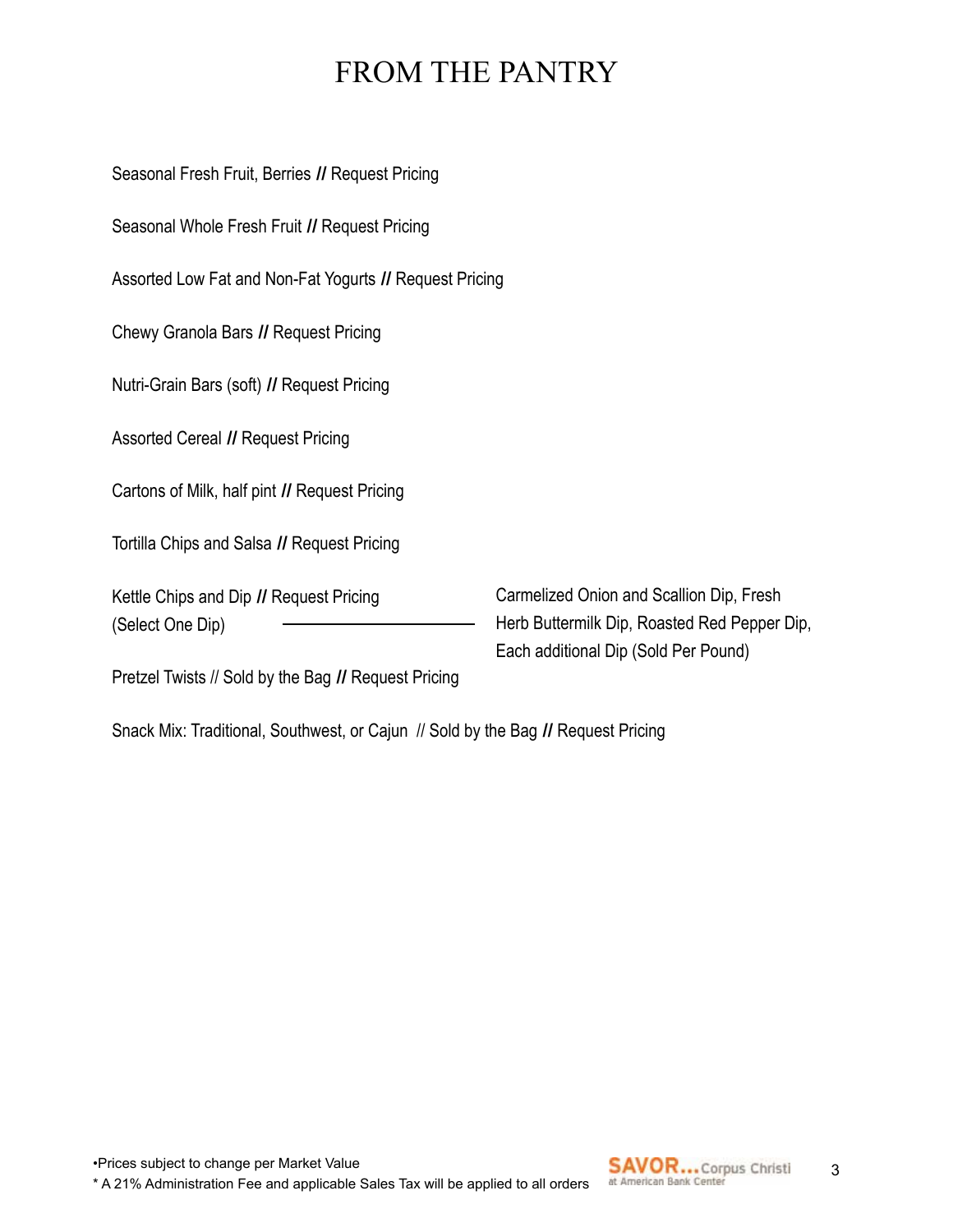## BREAKFAST CONTINENTAL FLAIR

(25 people minimum)

#### **THE LOW CARB CONTINENTAL //** Request Pricing

Hard Boiled Eggs, Greek Yogurt, Sliced Seasonal Fresh Fruit, Berries, Coffee, Decaf, Select Teas

#### **THE MORNING BREEZE //** Request Pricing

Orange Juice, Cranberry Juice, Breakfast Pastries, Muffins, Bagels, Butter, Preserves, Cream Cheese, Coffee, Decaf, Select Teas

#### **THE BAYFRONT DELUXE //** Request Pricing

Orange Juice, Cranberry Juice, Breakfast Pastries, Muffins, Bagels, Butter, Preserves, Cream Cheese, Seasonal Fruit, Berries, Coffee, Decaf, Select Teas

\*If Client does not meet the 25 minimum they can opt out and it will be an additional per person upgrade **//** Request Pricing

## ENHANCE YOUR CONTINENTAL BREAKFAST

**Seasonal Whole Fresh Fruit // Request Pricing** 

**Assorted Yogurts // Request Pricing** 

**Buttermilk Biscuit Sandwich: // Request Pricing** Scrambled Eggs, Cheddar Cheese, Pork Sausage

**English Muffin Breakfast Sandwich: // Request Pricing** Scrambled Eggs, Canadian Bacon, Cheddar Cheese

**Veggie/Vegetarian** (Chef's Choice) // (Additional Upgrade Per Person)

**Scrambled Eggs: // Request Pricing** Cheddar Cheese, Pork Sausage // (Additional Upgrade Per Person)

**Build Your Own Breakfast Taco: //** Request Pricing Flour Tortilla, Scrambled Eggs, Bacon, Cheese Potatoes

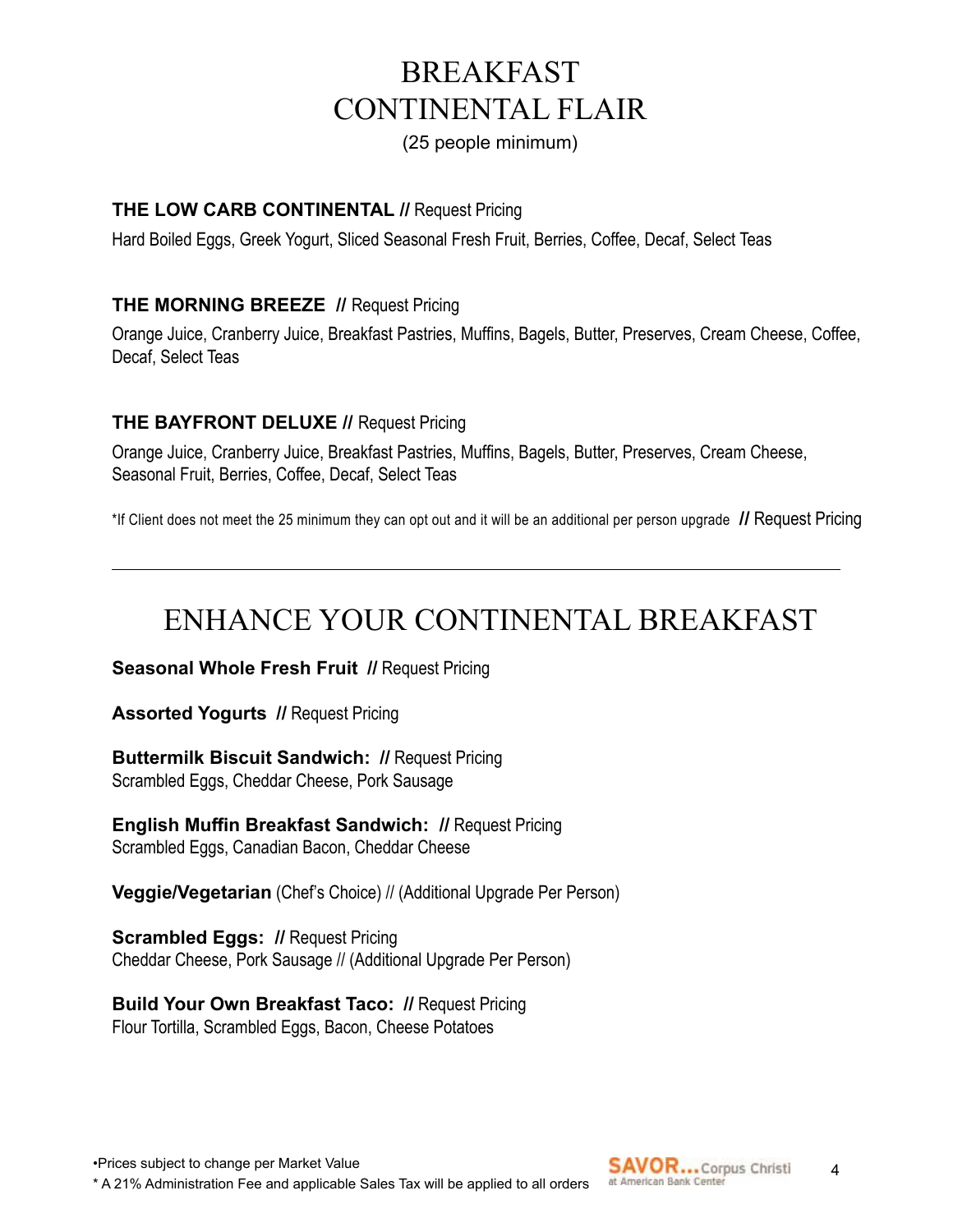### BREAKFAST BUFFET SERVED WITH ORANGE JUICE AND CRANBERRY JUICE (Per Person/Minimum 25)

#### **Breakfast On the Bend // Request Pricing**

Danish, Muffins, Sweet Cream Butter, Seasonal Sliced Fruits, Scrambled Eggs with Roasted Vegetables and Smoked Gouda Cheese, Potatoes O' Brien, Ham Steak. Served with Orange Juice and Cranberry Juice.

#### **Lone Star Breakfast //** Request Pricing

Danish, Muffins, Croissants, Butter, Preserves, Seasonal Sliced Fruits, Scrambled Eggs, Pork Sausage, Bacon, Home Fries. Served with Orange Juice and Cranberry Juice.

#### **Rio Grande Buffet //** Request Pricing

Seasonal Sliced Fruits, Assorted Low Fat Yogurts, Freshly Baked Breakfast Pastries, Muffins, Bagels, Butter, Preserves, Cream Cheese, Scrambled Eggs topped with Chorizo, Breakfast Potatoes, Bacon, Sausage. Served with Orange Juice and Cranberry Juice.

## Plated Breakfast

#### SERVED WITH ORANGE JUICE AND CRANBERRY JUICE (Per Person/Minimum 25)

#### **Coastal Bend Frittata //** Request Pricing

Mushrooms, Spinach, Bacon, Provolone Cheese, Breakfast Potatoes. Served with Orange Juice and Cranberry Juice

**South Texas Quiche // Request Pricing** 

Chorizo, Potatoes, Monterey Jack Cheese, Refried Beans, Bacon

### Enhance Your Breakfast Buffet CHEF ATTENDED STATION (Per Person/Minimum 25)

**Omelet and Egg Station // Request Pricing** Mushrooms, Peppers, Onions, Diced Ham, Chopped Spinach, Diced Tomatoes, Grated Cheese, Mexican Salsa, Egg substitute available upon request.

## MEETING BREAKS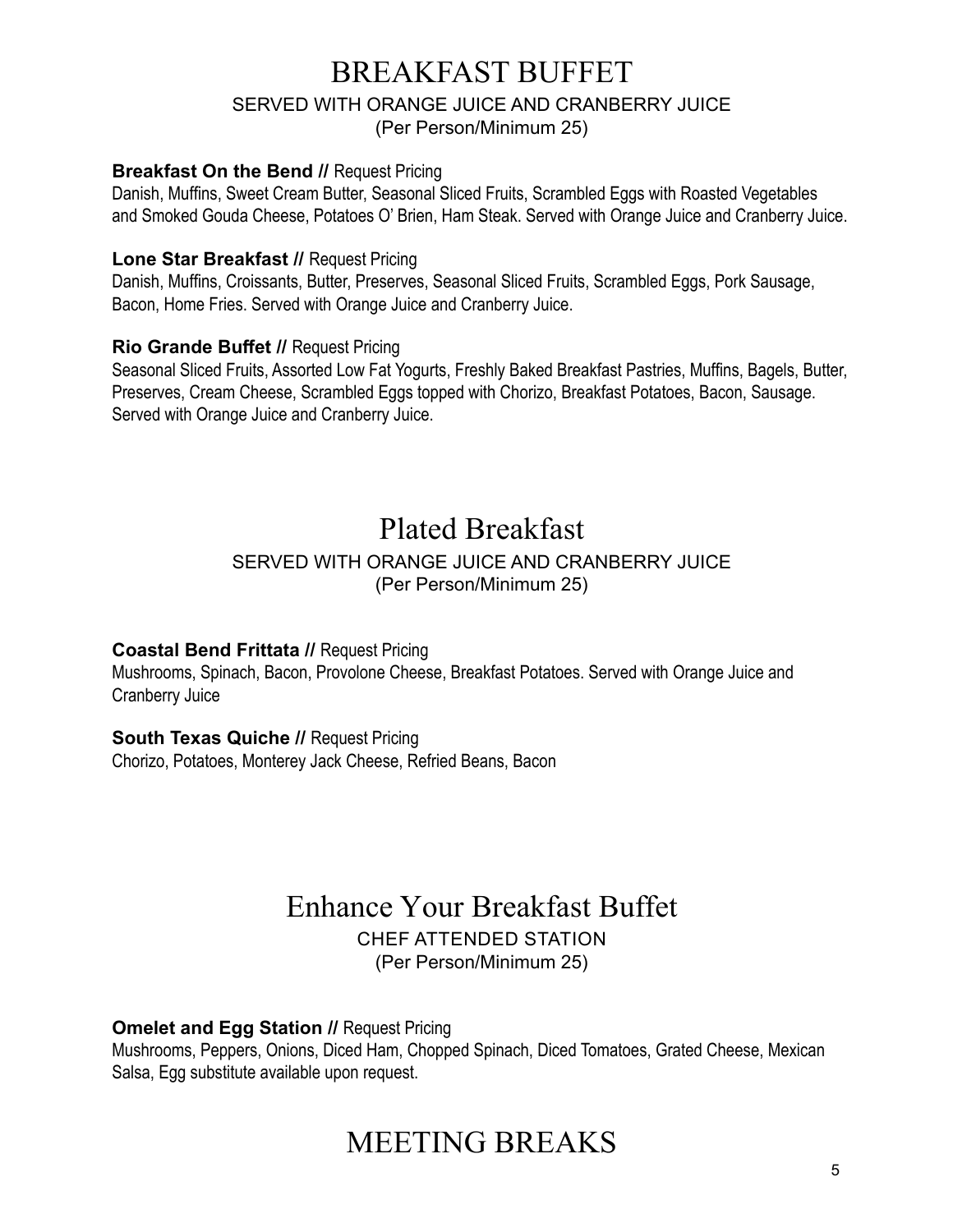#### IN BETWEEN MEETING SNACKS (Per Person/Minimum 25)

#### **THE REFRESHER COURSE //** Request Pricing

Coffee, Decaf, Select Teas

#### **GULF COAST BREAK //** Request Pricing

Cinnamon Churros, Assorted Cookies, Chocolate, Strawberry, Assorted Toppings

#### **CHOCOLATE FANTASY BREAK //** Request Pricing

Chocolate Chunk Cookies. Double Fudge Brownies, Chocolate Dipped Strawberries

### **THE TROPICAL TOUCH //** Request Pricing

Assorted Yogurts, Seasonal Sliced Fruit. Berries, Granola, Coconut

#### **THE SALTY LIFE //** Request Pricing

Popcorn, Kettle Chips, Dip, Pretzel Twists (Choose one: Pepper Dip, Garlic Dip, Buttermilk Ranch Dip)

### GOURMET BOXED LUNCH

Each Boxed Lunch includes Whole Seasonal Fresh Fruit, Pasta Salad, Chips Gourmet Chocolate Chip Cookie & Bottled Water Request Pricing

#### **BAYFRONT TRADITIONAL CROISSANT BOX LUNCH** // Request Pricing

• Turkey and Cheese

• Chicken Salad

• Roast Beef and Cheese

• Sauteed Vegetable

• Ham and Cheese

#### **SOUTH TEXAS GOURMET BOX LUNCH** // Request Pricing

- Southwest Roast Beef Wrap
- Ham and Cheese Wrap
- Turkey and Cheese Wrap
- Grilled Chicken Wrap
- Sauteed Vegetable Wrap

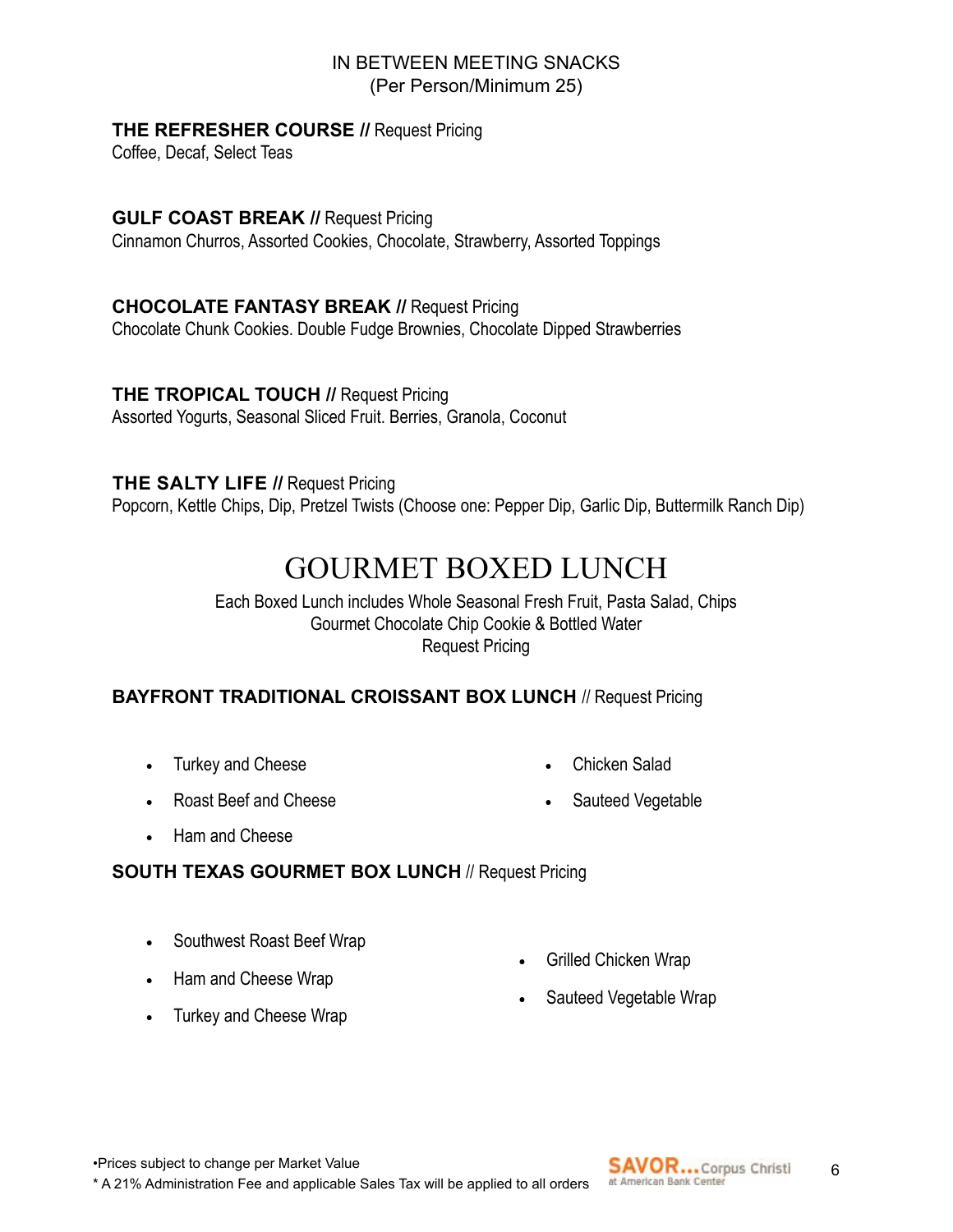## PLATED ENTREES

Includes Salad and Dessert, Water, Iced Tea

Assorted Roll // add Additional Per Person

(Per Person/Minimum 25)

\*If Client does not meet the 25 minimum they can opt out and it will be an additional 5.00 per person upgrade

### PRICE LOWEST TO HIGHEST

#### **CHICKEN SCALLOPINI //** Request Pricing

Lemon Garlic Sauce, Angel Hair Pasta, Vegetable Medley

### **GRILLED CHICKEN MARGARITA //** Request Pricing

Cilantro -Tequila, Zesty Lime Butter Sauce, Sweet Corn Whipped Potatoes, Vegetable Medley

### **ROASTED LOIN OF PORK //** Request Pricing

Garlic, Fresh Herbs, Roasted Potatoes, Seasonal Vegetables

### **GRILLED ATLANTIC SALMON // Request Pricing**

Beurre Blanc, Pecan Rice Pilaf, Green Beans

### **ANCHO CHILI RUBBED FLAT IRON STEAK //** Request Pricing

Roasted Corn, Red Pepper Mashed Potatoes, Seasonal Vegetables

**GRILLED CHICKEN BREAST VERACRUZ //** Request Pricing Sautéed Onion, Peppers, Tomatoes, Olives, Cilantro Rice. Sugar Snap Peas

**BAKED CHICKEN BREAST ROULADE //** Request Pricing Boursin Cheese, Baby Spinach, Basmati Rice Pilaf, Ginger Lemon Zest Carrots

**GRILLED CENTER CUT BONELESS PORK CHOP //** Request Pricing Caramelized Onion Gravy, Potatoes Au Gratin, Spring Peas, Roasted Red Pepper

**CITRUS CRUSTED MAHI MAHI //** Request Pricing Citrus Butter Sauce, Wild Rice Blend, Summer Squash Medley

**PORCINI DUSTED BEEF TENDERLOIN // Request Pricing** Mushroom Demi-glace, Dauphinoise Potatoes, Haricot Vert, Red Pepper Butter

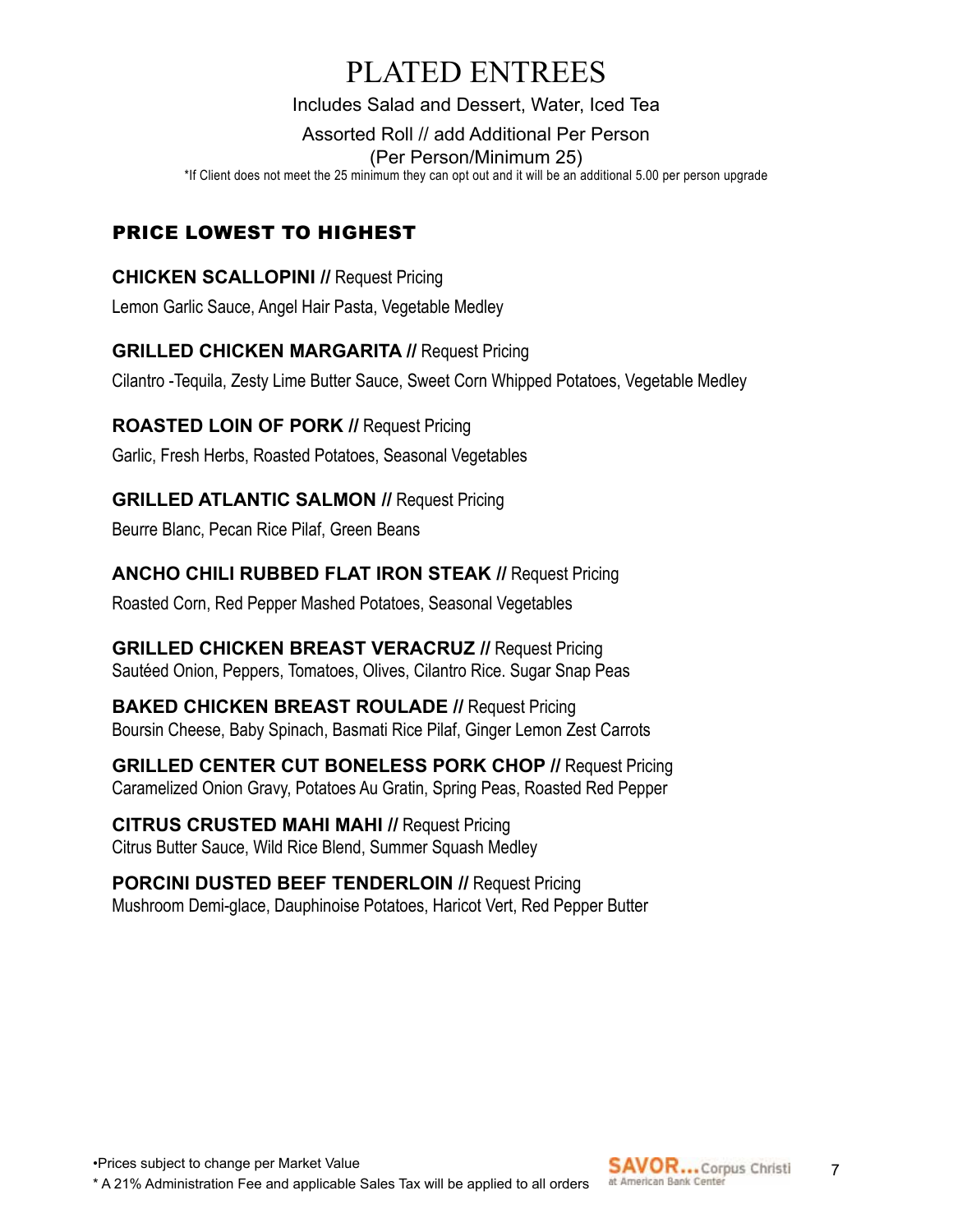## SALAD SELECTIONS

(Select One)

Two Dressings of your Choice are Included

Young Spring Greens // Request Pricing Romaine Grape Tomatoes, Cucumber, Carrot Matchsticks, Croutons

### **Classic Caesar //** Request Pricing

Romaine, Garlic Croutons. Parmesan Cheese

**SAVOR... Spinach Salad //** Request Pricing Candied Pecans, Strawberries, Goat Cheese

**Southwest Chopped // Request Pricing** Mixed Greens, Romaine, Roasted Corn, Grape Tomatoes, Pinto Beans, Queso Ranchero, Cilantro + Tortilla Chips

### **DRESSINGS:**

Ranch Chipotle Ranch

Balsamic

Caesar Raspberry Vinaigrette

### **LUNCH DESSERTS**

(Select Two - Alternating):

New York Vanilla Cheesecake with Raspberry Compote, White Chocolate Sauce **//** Request Pricing

Chocolate Indulgence with Double Chocolate Cake **//** Request Pricing

Tiramasu **//** Request Pricing

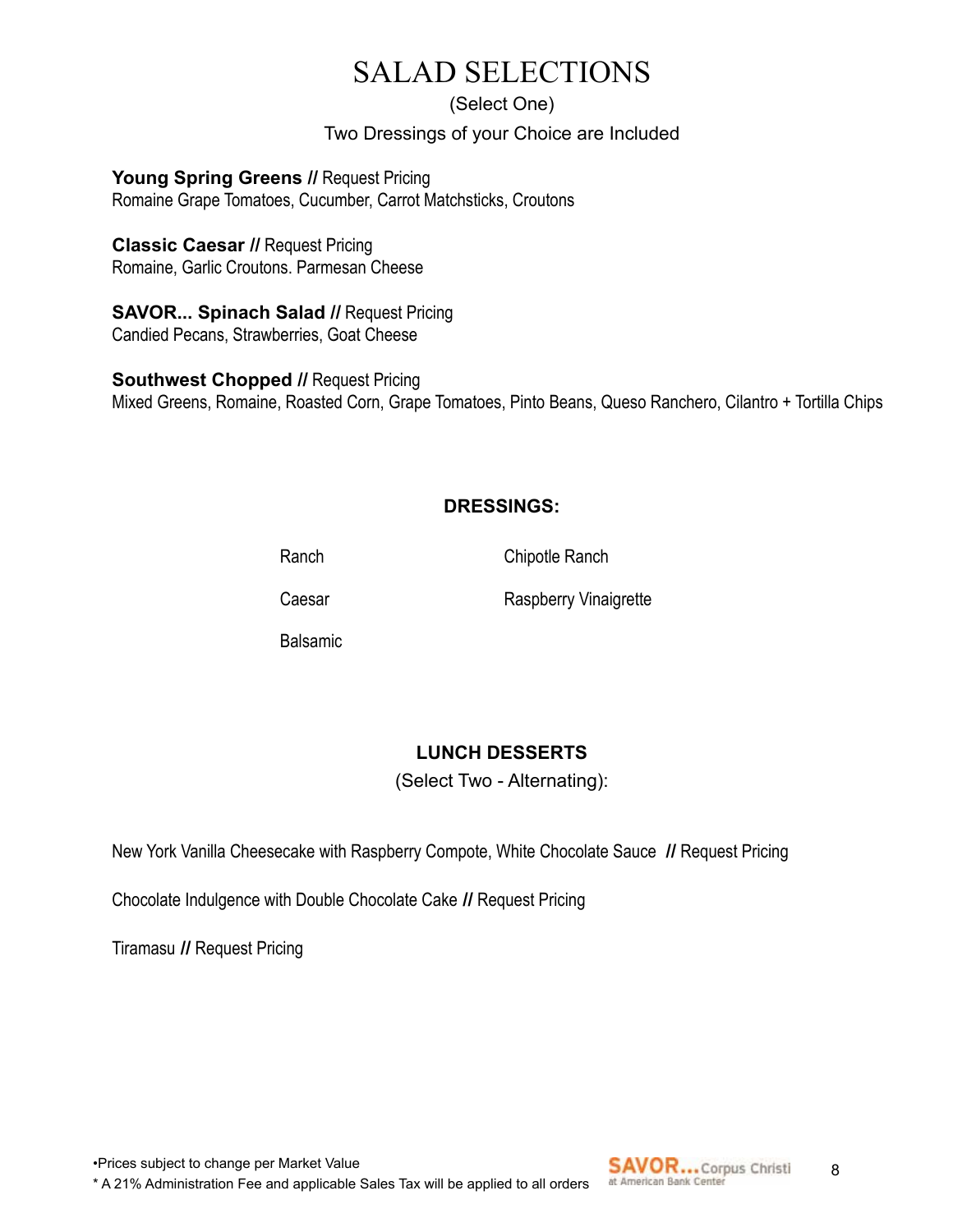## Dinner Buffets

(Please Select One)

#### Two Dressings of your Choice are included:

#### **Corpus Christi Corner Deli //** Request Pricing

Mixed greens, tomato, cucumber, carrot curls, creamy and vinaigrette dressings, cole slaw, kettle chips, smoked turkey breast, roast beef, cured ham, genoa salami, cheddar, swiss, provolone cheese, tomatoes, lettuce, onions, dill pickle spears, mayonnaise, whole grain and yellow mustard, Kaiser rolls, French baguette, toasted onion roll, dark rye, seasonal fresh fruit, cookies, and brownies.

Includes Iced Tea, Water, and Coffee (upon request)

#### **South Texas Buffet // Request Pricing**

Salad, tortilla croutons, cherry tomatoes, chipotle ranch dressing, spicy vinaigrette, tex mex slaw, beef and chicken fajitas, sauteed onions, bell peppers, warm flour tortillas, cheese enchiladas, roasted chili sauce, borracho beans, tex mex corn, sour cream, shredded cheese blend, black olives, salsa, traditional churros.

Includes Iced Tea, Water, and Coffee (upon request)

#### **Down Home Buffet // Request Pricing**

Salad greens, herb-roasted pork, baked chicken, oven-roasted potatoes, mac and cheese, lemon pepper green beans, cakes, and pies. Includes iced tea, water, and coffee (upon request).

#### **Taste of Italy // Request Pricing**

Classic caesar salad, shredded parmesan cheese, house made croutons, pesto pasta salad, chicken parmesan, meat lasagna, garlic roasted red potatoes, angel hair pasta (marinara or alfredo sauce), lemon zest green beans, garlic bread, dessert.

Includes iced tea, water, and coffee (upon request).

#### **Texas BBQ //** Request Pricing

Potato salad, coleslaw, cucumbers, tomatoes, curly carrots, smoked beef brisket, grilled chicken, sausages, peppers, onions, borracho beans, corn on the cob, Texas Sheet Cake, Cajeta bread pudding, Savor signature bbq sauce.

Includes iced tea, water, and coffee (upon request).

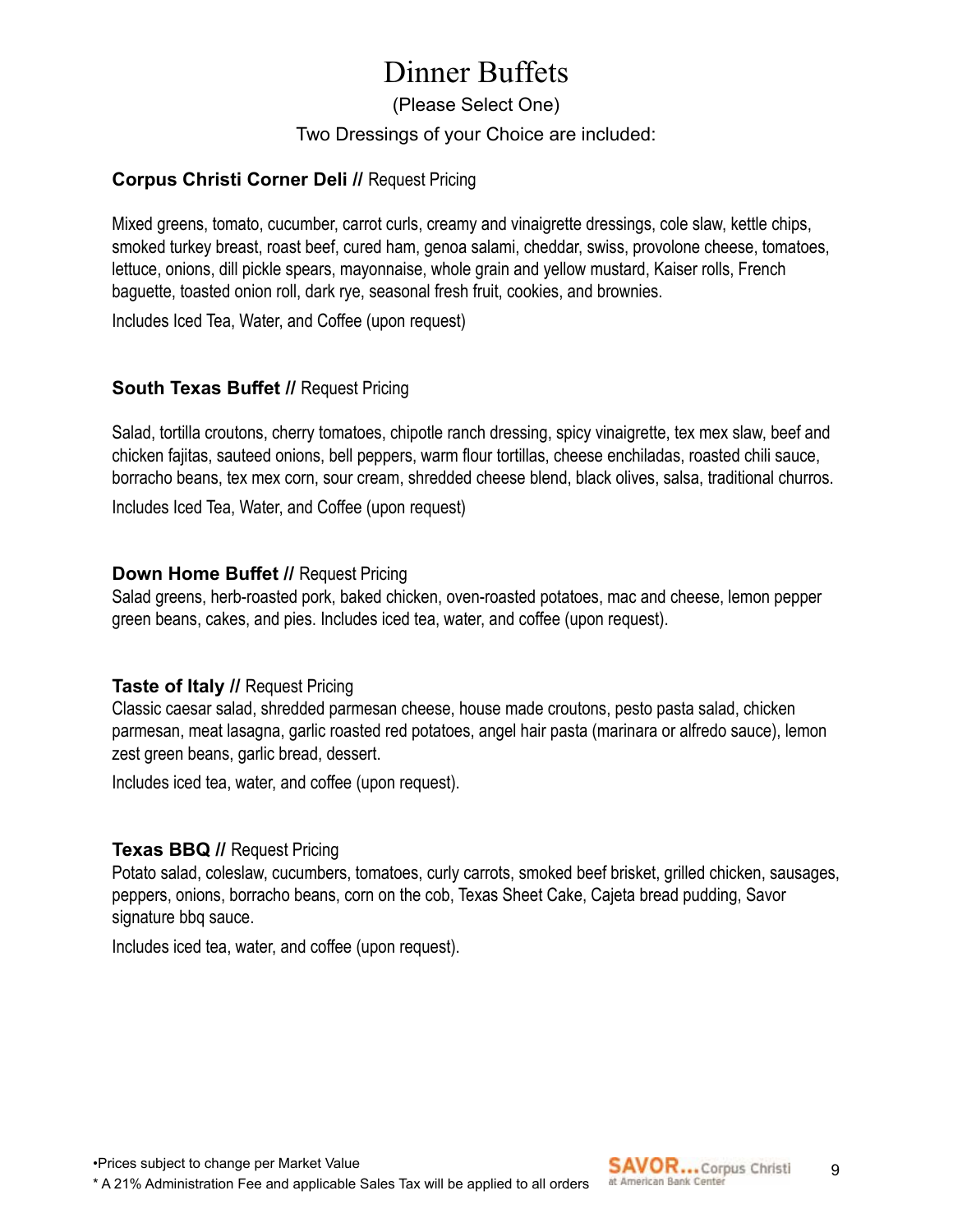### Station & Hors D'oeuvres **Action Stations**

**Herb Crusted Tenderloin of Beef (serves 30) // Request Pricing** 

Horseradish Sauce, Grain Mustard, Rolls

**Chef's Country rub Turkey (serves 50) //** Request Pricing Gourmet Mustards, Miniature Rolls

**Glazed Ham (serves 50) //** Request Pricing Brown Sugar, Red Pepper Aioli, Rolls

**Inside Round of Beef (serves 75) // Request Pricing** (35 to 40lbs of beef on a bone) Horseradish Au Jus, Rolls

**Steamship Round of Beef (serves 150) //** Request Pricing (60 to 75lbs of beef) Horseradish Au Jus, Rolls

**Potini Bar (serves 50) // Request Pricing** Garlic Mashed Potatoes, Chopped Green Onions, Black Olives, Sour Cream, Bacon Bits, Shredded cheese

## Hors D'oeuvres

Chilled Selections (serves 50)

**Prosciutto Wrapped Melon // Request Pricing** Raspberry Yogurt

**Deviled Eggs with Crab Meat //** Request Pricing

**Caprese Salad on a Stick //** Request Pricing Tomatoes, Mozzarella, Fresh Basil

**Oysters on the Half Shell // Request Pricing** Cocktail Sauce, Spicy Mustard

**Jumbo Shrimp // Request Pricing** 

**Chicken Empanada //** Request Pricing

•Prices subject to change per Market Value \* A 21% Administration Fee and applicable Sales Tax will be applied to all orders

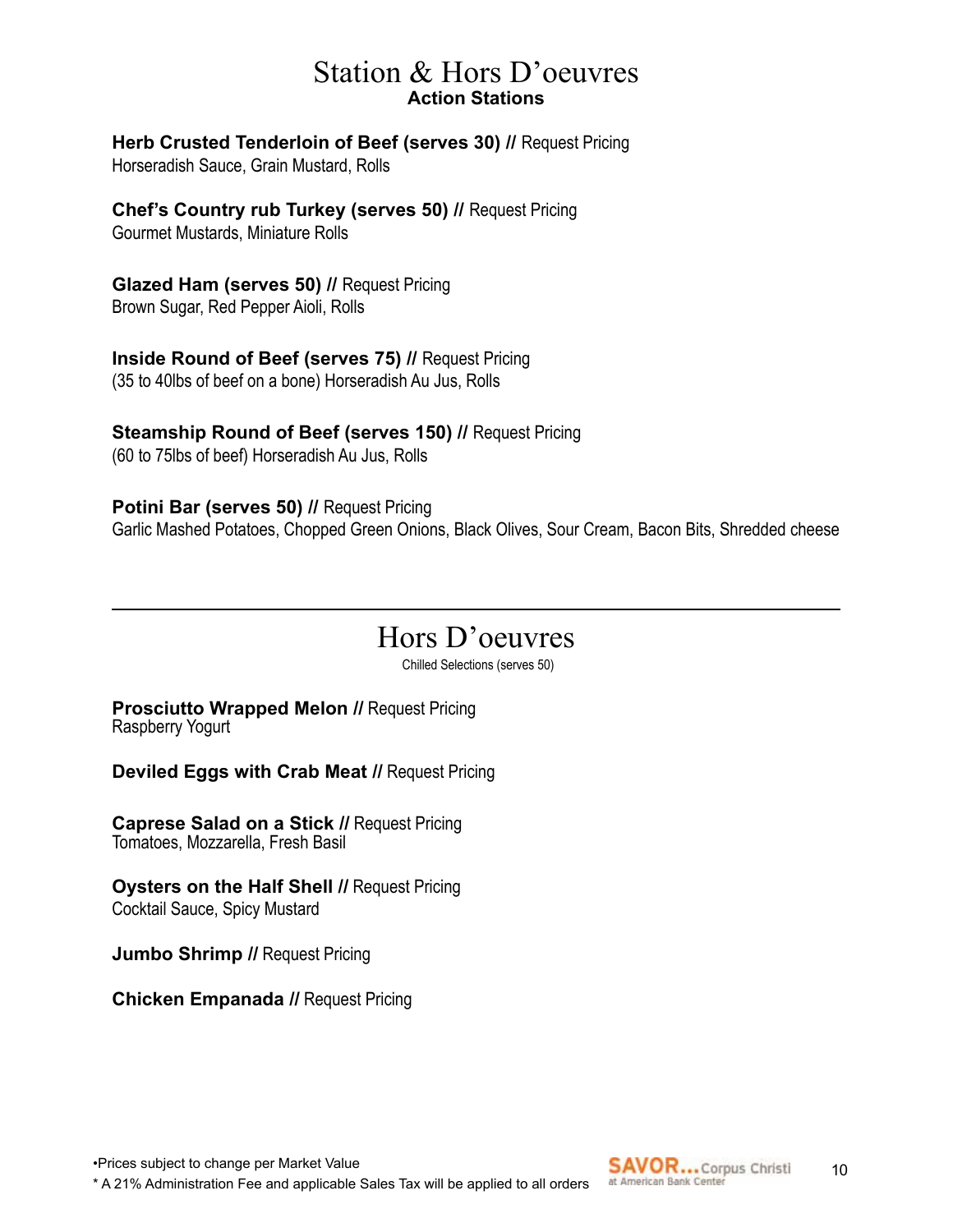## Hors D'oeuvres continued

**Szechuan Beef Satay // Request Pricing Oriental Spring Rolls, Sweet Chile Sauce //** Request Pricing **Steamed Potsticker, Rice Vinegar Soy // Request Pricing Spanakopita // Request Pricing Tandoori Chicken Skewer // Request Pricing Thai Chicken Satay, Sweet Chili Sauce //** Request Pricing **Feta Cheese, Sundried Tomatoes, Phyllo //** Request Pricing **Crab Stuffed Mushroom // Request Pricing Shrimp Adobo, Crostini, Garlic Aioli // Request Pricing** 

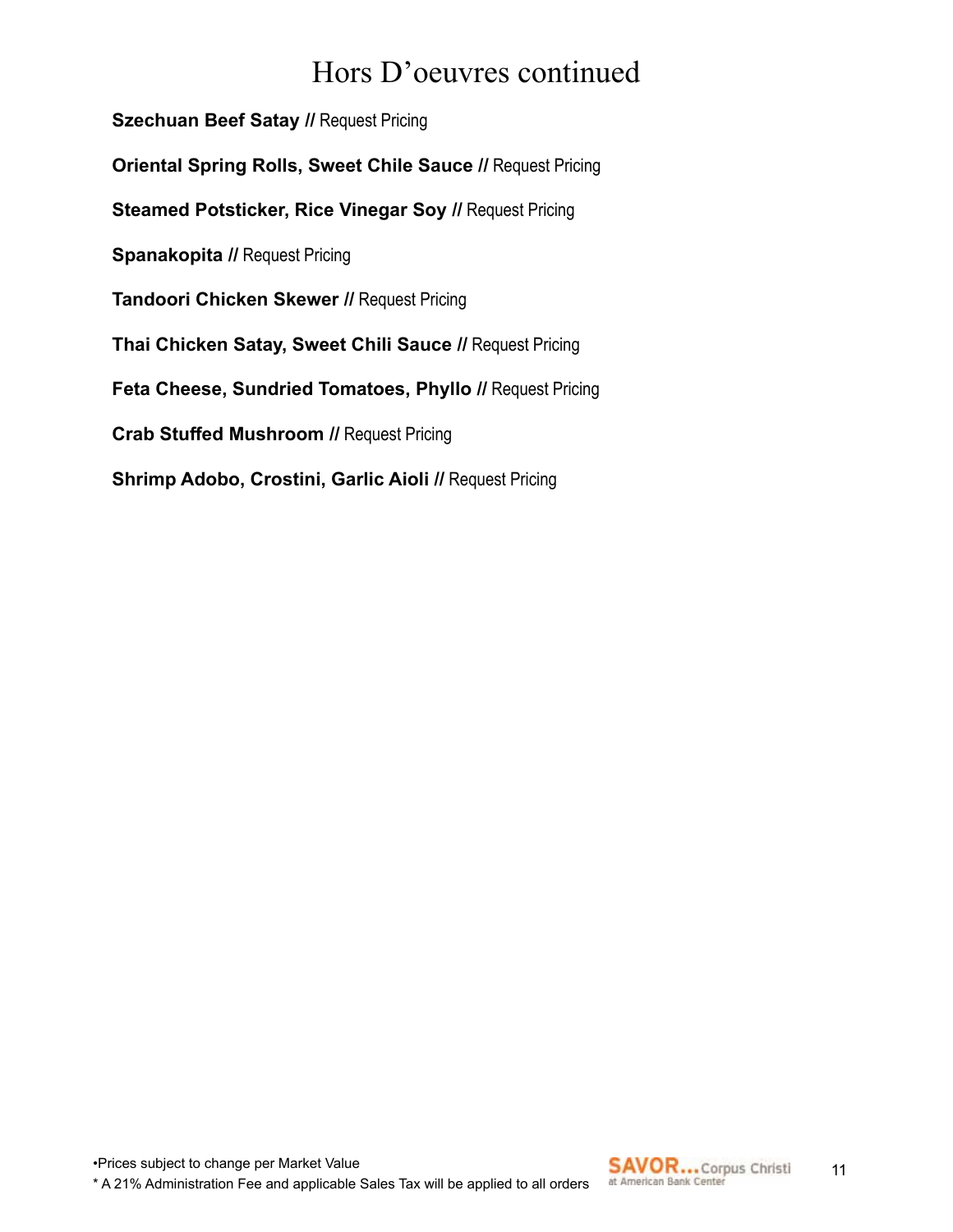## Reception Stations

Minimum of Two (2) or More Stations (Priced per person - Minimum order 50)

#### **Display of Sliced Seasonal Fruit and Berries //** Request Pricing

**Fresh Vegetable Crudite // Request Pricing** 

Savory Dipping Sauce

**Grilled and Marinated Vegetable Display //** Request Pricing Extra Virgin Olive Oil, Hummus, Pita Chips

**Imported and Domestic Cheese Display // Request Pricing** Seasonal Fruit, Lavosh, Crackers

**Nacho Station // Request Pricing** Tortilla Chips, Jalapeno Cheddar Cheese, Refried Pinto Beans, Jalapeno Peppers, Salsa Fresca, Sour Cream, Guacamole **Enhance Your Nacho Station //** Beef, Tomatoes, Black Olives, Scallions, Cilantro

#### **Southwest Quesadilla Station // Request Pricing**

Served with Roasted Tomatillo Salsa, Salsa Fresco and Guacamole Choose two (2); Black Bean, Cotija Cheese, Roasted Chilies Shredded Chicken, Poblano Chili, Smoked Gouda Cheese Grilled Southwest Vegetables, Jalapeno Pepper Jack Cheese, Shredded Chicken

### Dessert Stations

Miniature Dessert Per Piece: (Priced per person - Minimum order 50) Request Pricing

#### **Chocolate Covered Strawberries //** Request Pricing

#### **Mousse Shooters (Chocolate, Mango, Pineapple Rum) //** Request Pricing

**Chocolate Truffles //** Request Pricing

**Petit Fours // Request Pricing** 

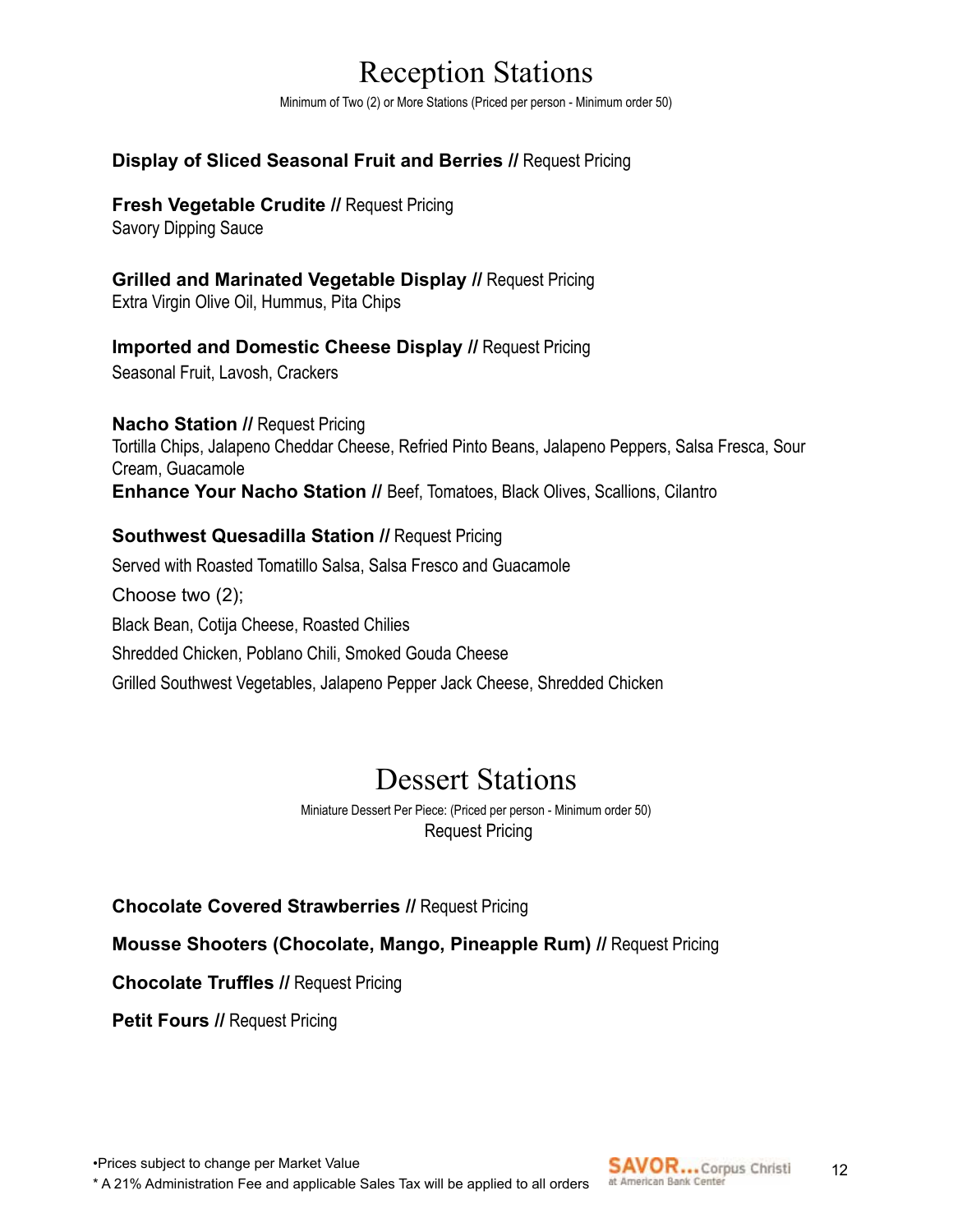## BAR SERVICE

We take this opportunity to remind you that Texas State law prohibits the serving of alcoholic beverages to patrons under the age of 21, and that no alcoholic beverages may be brought into the American Bank Center for any reason.

### **CASH BAR (100 SET-UP FEE)**

All beverages consumed are paid for in cash by the individual guest. A bartender is provided free of charge if consumption is over 375.00 per bar in the initial 3-hour period. Otherwise, a 55.00 bartender fee per bar will be applied after which a charge of 20.00 per bartender, per hour applies after the initial 3-hour period, regardless of the sales. We recommend one bartender per 150 guests.

### **HOSTED BAR (NO SET-UP FEE)**

All beverages consumed are paid for by the host. Charges are based on consumption. A bartender is provided free of charge for all hosted bars, based on a 50-guest minimum. If there are less than 50 guests, a 55.00 bartender fee per bar will be applied. After the initial; 3-hour period., 16.25 per bartender, per hour applies regardless of the sales. We recommend one bartender per 100 guests.

## REQUEST PRICING

#### **DOMESTIC BEER //** Request Pricing

A variety of regular, light and non-alcoholic beers

#### **IMPORTED BEER // Request Pricing**

Ask Catering Sales Coordinator for varieties

#### **DELUXE LIQUORS // Request Pricing**

Ask Catering Sales Coordinator for varieties (Sold Per Drink)

#### **HOUSE SELECT WINES //** Request Pricing

House Chardonnay, Merlot, Cabernet, White Zinfandel // (Sold Per Glass) Banquet // (additional wines available)

#### **THIRST QUENCHERS // Request Pricing**

Soft Drinks Bottled Water

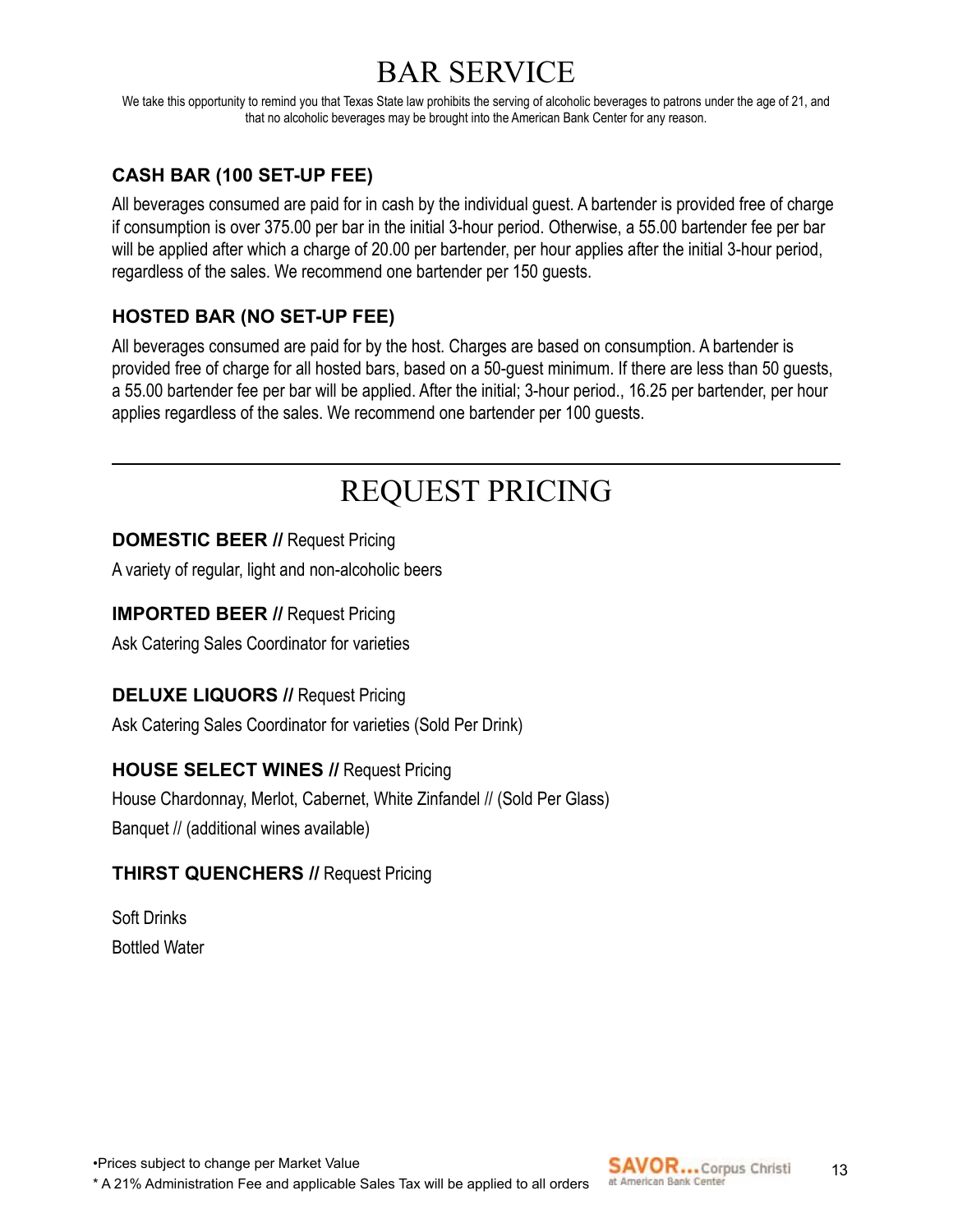#### **HOSTED FULL BAR PER HOUR** // Request Pricing

1 HR Deluxe

2 HR Deluxe

3 HR Deluxe

4 HR Deluxe

#### **HOSTED BEER AND WINE PER HOUR //** Request Pricing

1 HR

2 HRS

3 HRS

**Hosted Kegs** // Domestic // Imported **//** Request Pricing

## SPECIAL EVENT ENHANCEMENTS

#### **CHAMPAGNE TOAST AVAILABLE** // Request Pricing

\*Per bottle for House Champagne. Please ask for a custom quote on specific brands of champagne.

**Cake Cutting** // Request Pricing

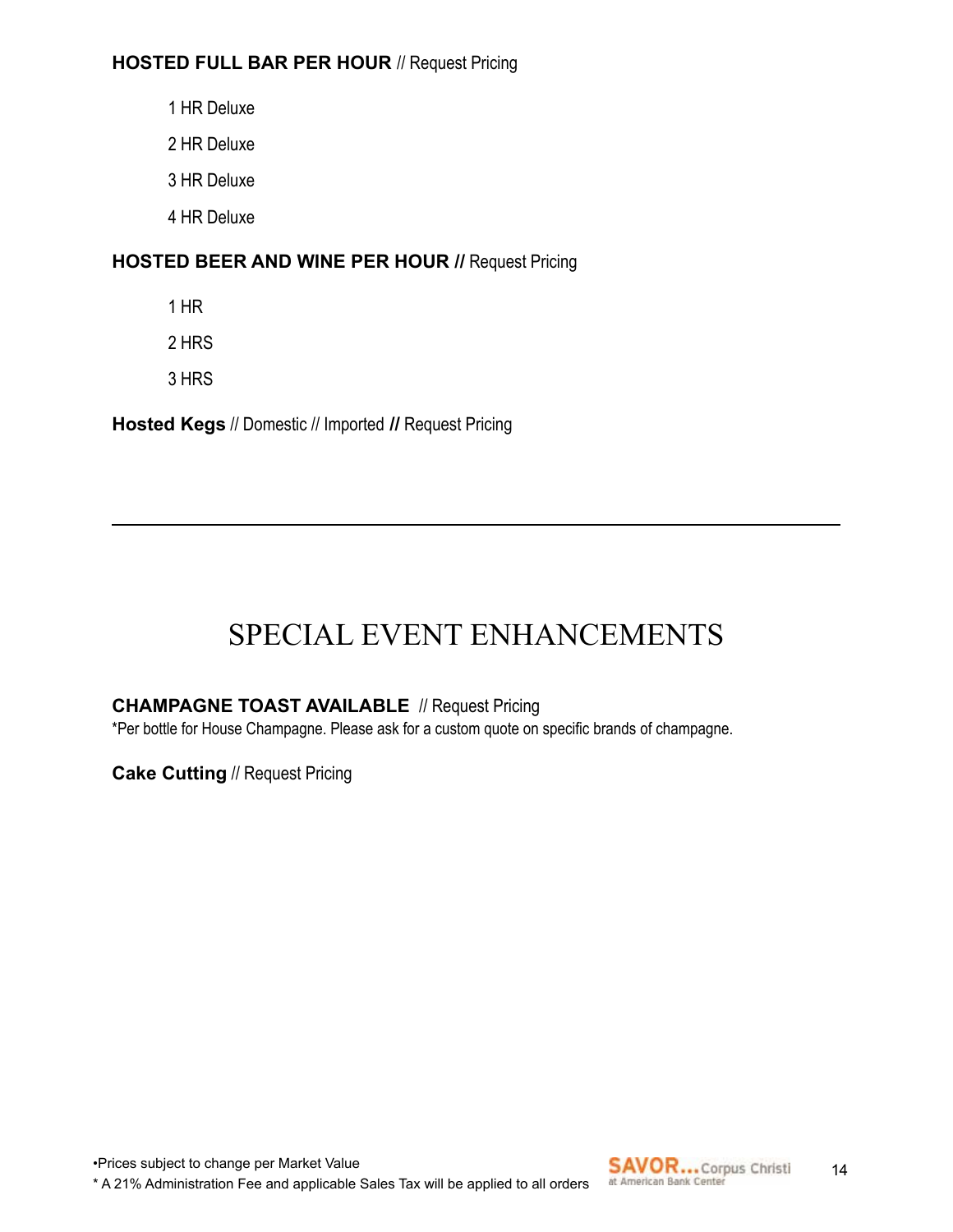## SAVOR... CORPUS CHRISTI

#### **FOOD SERVICE**

SAVOR... Corpus Christi is the premier in-house caterer for the American Bank Center, Convention Center and Selena Auditorium and the exclusive Caterer for the American Bank Center Arena. We offer special event consulting and custom catering for all types of events. Please note that no food or beverages of any kind may be brought into the facility by the patron or any of the patron's guests. While our menus offer a variety of items to choose from, our catering representative and Executive Chef will be happy to work with you to create special menus.

#### **BEVERAGE SERVICE**

SAVOR... Corpus Christi offers a complete selection of beverages to compliment your function. Please note that the State Laws regulate alcoholic beverages and services. SAVOR... Corpus Christi is responsible for the administration of these regulations.

Alcoholic beverages may not be brought onto the premises from outside sources. We reserve the right to refuse alcohol service to anyone. Alcoholic beverages may not be removed from the premises.

#### **CONTRACTING**

A signed copy of the Catering Contract/Banquet Event Order must be returned to the Catering Department within seven (7) business days after receipt. The signed contract with its stated terms and addendum (if applicable) constitutes the entire agreement between you and SAVOR... Corpus Christi.

#### **PRICING**

Prices include all facility catering fees, delivery fees, linens and table skirting for all foodservice related tables, linens at guest tables, China service for all plated meals and buffets and appropriate service staff. Prices are quoted ninety (90) days in advance of an event but are subject to change due to fluctuating market prices. However, once you have made your menu selection, the menu prices will be guaranteed sixty (60) days. A 21% administration fee and applicable sales tax will be applied to all food and beverage sales. If the client is a tax-exempt organization and the event is a fundraiser SAVOR... Corpus Christi requires a copy of the Not-for-Profit Certificate with your signed Banquet Event Contract. If a certificate is not received prior to invoicing, appropriate Sales Tax will be charged and collected on all invoices.

#### **GUARANTEE**

An estimated number of guests is required at the initial event booking. A guaranteed number of attendees per event order is required by noon ten (10) business days prior to the function date, (business days are defined as Monday through Friday). If the guarantee is not received as stated, the Catering Department will charge for the number of people specified in the Event Contract. The guarantee is not subject to a reduction after the ten-business day deadline. Increases in attendance given after the final guarantee deadline may be subject to additional charges. SAVOR... Corpus Christi will not be responsible or liable for serving these additional guests but will do so based upon the availability of product.